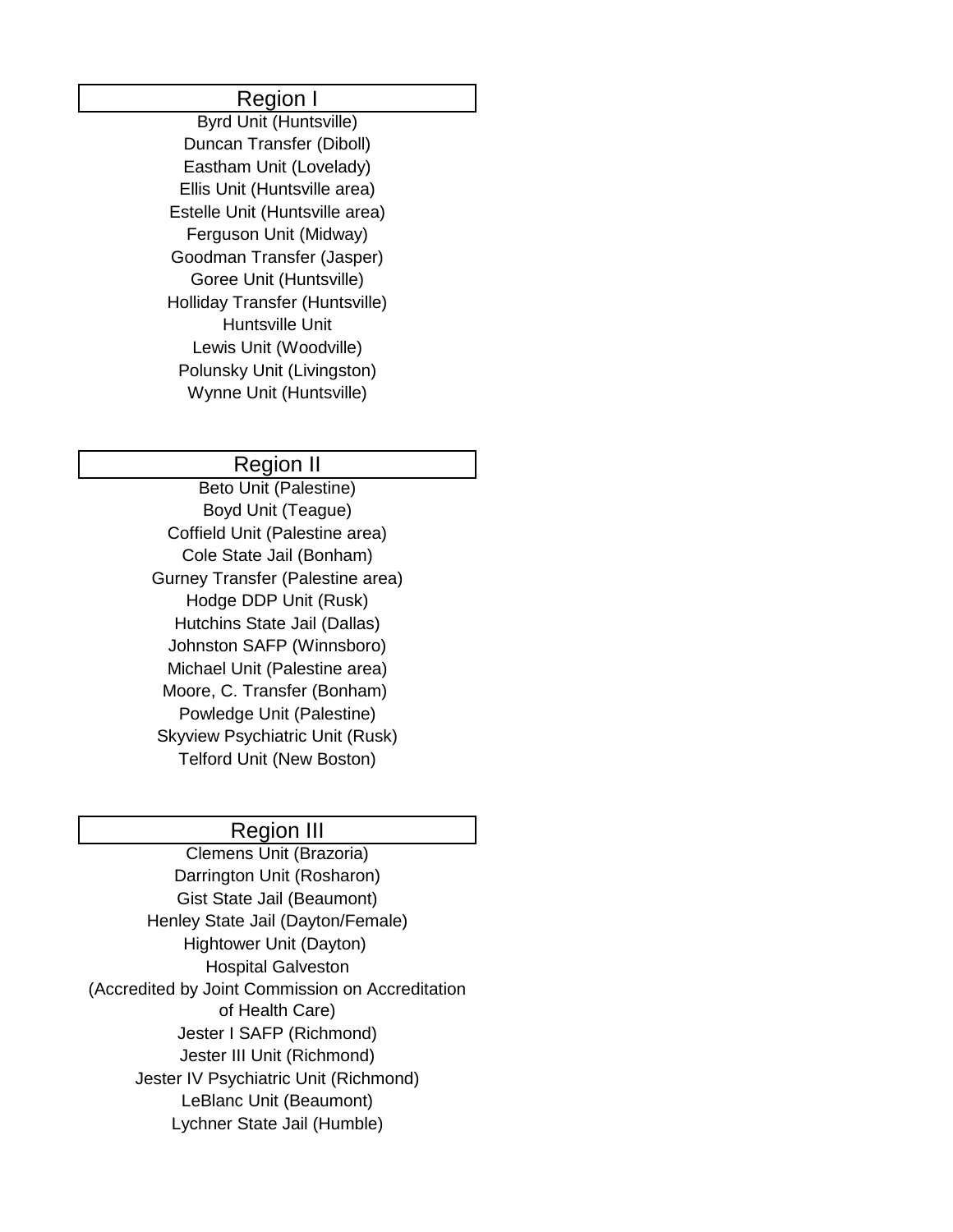Plane State Jail (Dayton/Female) Ramsey Unit (Rosharon) Scott Unit (Angleton) Stiles Unit (Beaumont) Stringfellow (Rosharon) Terrell Unit (Rosharon) Young Medical Facility (Dickinson) Vance Unit (Richmond)

## Region IV

Briscoe Unit (Dilley) Connally Unit (Kenedy) Cotulla Transfer Dominguez State Jail (San Antonio) Fort Stockton Transfer Garza East Transfer (Beeville) Garza West Transfer (Beeville) Glossbrenner SAFP (San Diego) Lopez State Jail (Edinburg) Lynaugh Unit (Fort Stockton) McConnell Unit (Beeville) Ney State Jail (Hondo) Sanchez State Jail (El Paso Area) Segovia Transfer (Edinburg) Stevenson Unit (Cuero) Torres Unit (Hondo)

### Region V

Allred Unit (Wichita Falls) Clements Unit (Amarillo) Dalhart Unit Daniel Unit (Snyder) Formby State Jail (Plainview) Jordan Unit (Pampa) Montford Psychiatric Unit (Lubbock) Neal Unit (Amarillo) Roach Boot Camp (Childress) Roach Unit (Childress) Smith Unit (Lamesa) Tulia Transfer Wallace Unit (Colorado City) Western Regional Medical Facility-Montford (Lubbock)